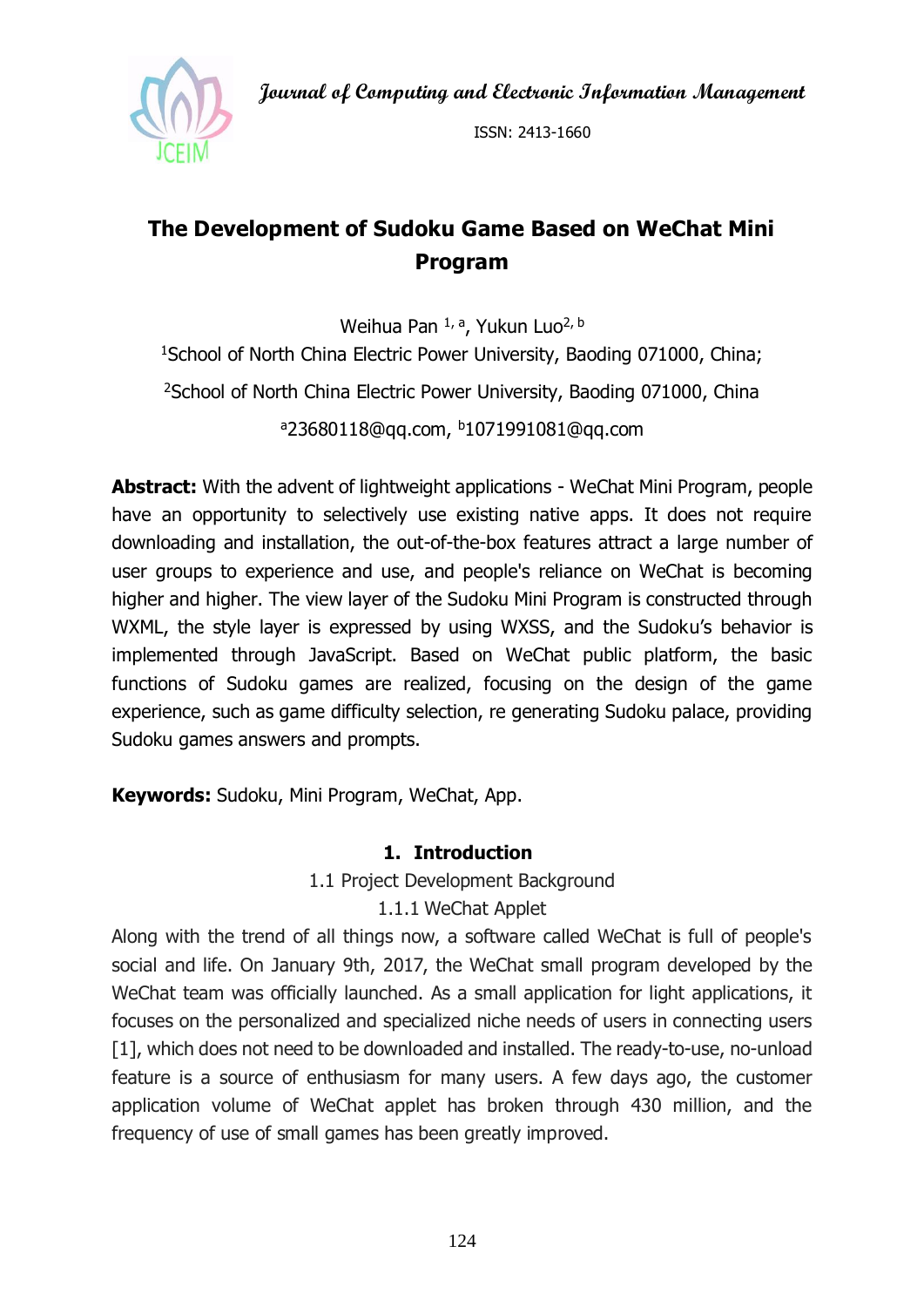## 1.1.2 Sudoku Game

"Jiu Gong Ge" was the first game to be launched in China, but it was not circulated because of the cumbersome rules. By the end of the 18th century, a game called "Latin Square" was discovered by the Swiss mathematician Euler and others. As a prototype of the Sudoku game, it was further improved in the United States and increased in Japan. The Sudoku game was finally published on the cover of The Times [2] and has since become known. The rules of the game also evolved step by step from "Latin Square" to "Sudoku" and were gradually improved. The fun and logical inference of the game makes it the highest position in the world of math puzzles.

## 1.2 Development Platform Rresearch Status

The WeChat applet has been published for a year, and it has attracted the attention of developers at the beginning of the online game. However, due to the lack of centralized portals and fuzzy search, the user experience is not good, and the small program gradually fades. The outerwear that has received much attention is in a situation of ignorance. In the follow-up improvement process of the WeChat team, a third-party platform that can provide more functional support emerges. The privilege of applying for the applet is also developed from the enterprise to the individual. At the same time, the user can discover the small program entry, the public number article, and the pull-down task. Bars and other ways to enter the small program to make up for the initial flaws of the small program. More and more small programs are released online for users to use. At the end of 2017, the implementation platform of WeChat games was officially opened. The "jumping" game also swept the entire WeChat circle of friends at a time. The small program was well known by more users. It can be said that most of the functional scenes in WeChat have been occupied by it. At present, small programs lead the development of mobile internet applications at the technology and product level, but they are still at the stage of maintenance and promotion. To this end, the WeChat team is also working to integrate the existing functions of the applet and continue to strive to expand its richer application scenarios.

# 1.3 Project Development Purpose

The operation feeling of the applet is basically the same as that of the mobile client. The most direct feature is to prevent different apps from downloading and installing a large amount of memory. Faced with the current tens of thousands of apps, the highend configuration of mobile phones can not meet dozens or even more app installations, and users are more inclined to find a simple mode [3].

Users often can't avoid downloading and installing high-frequency apps that they just need, and some long-tailed apps that use less frequently.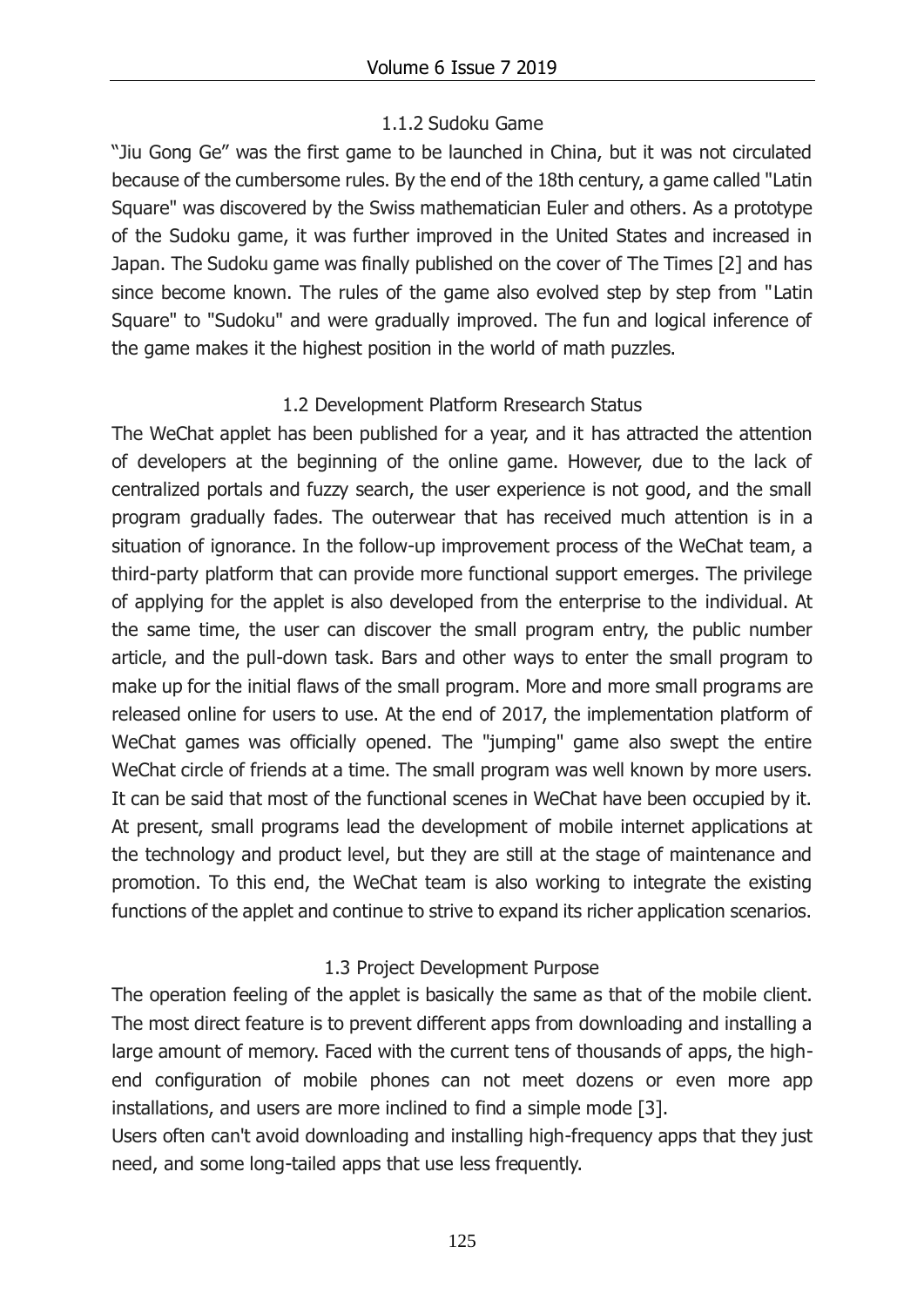The appeal to users is not so great, and the accumulation of users is more difficult. Compared to low-frequency apps, small programs are not only easier to acquire users, but also have lower probability of user loss. The application value of small programs will be higher. In fact, it is not to replace the native app to develop the WeChat applet, it appears only to meet the user's multiple needs [4]. Sudoku is a member of the lowfrequency app. Although it is not commonly used, it is occasionally used for entertainment. The downloadable dedicated app is a bit cumbersome. Therefore, the development of a Sudoku applet not only saves the user's mobile phone memory, but also gives the user the same gaming experience as the native app. The Sudoku game is also fun to enhance the logical inference ability of the experiencer, which is a multiplier for the user. Through the realization of this project, we can also accumulate certain learning experience for the development of WeChat small programs after ourselves.

## 1.4 Main Content of this Paper

The main idea of this paper is to introduce the background and significance of designing Sudoku small program; then describe the related technology and operating environment used in the development of the project; then, in the requirements analysis, clarify the functional requirements and feasibility of the Sudoku applet; According to the functional interface division in the actual development process, the page design of the applet and the corresponding algorithm implementation are described.

# **2. Project Development Related Technologies**

2.1 Introduction to Development Language

## 2.1.1 Introduction to WXML Language

WXML is a type of tag language used in the development of WeChat applets. It is a symbol of the file format. In order to form a complete page system, it needs to be combined with the basic components and event system. The event system is the bridge connecting the view layer to the logic layer in the WeChat applet. When the event is triggered, the corresponding event handler in the logical layer App Service will be started [5], and the two interact with each other to complete the logical interaction. More developers may think that the front-end development language HTML is similar to WXML usage, but in fact the difference between the two is relatively large. Fundamentally, the XML markup language developed by Andriod is closer to WXML, while HTML is more focused on the description of page representations, and the ability to express semantics is not complete.

The reason why the WeChat team developed a new language for small program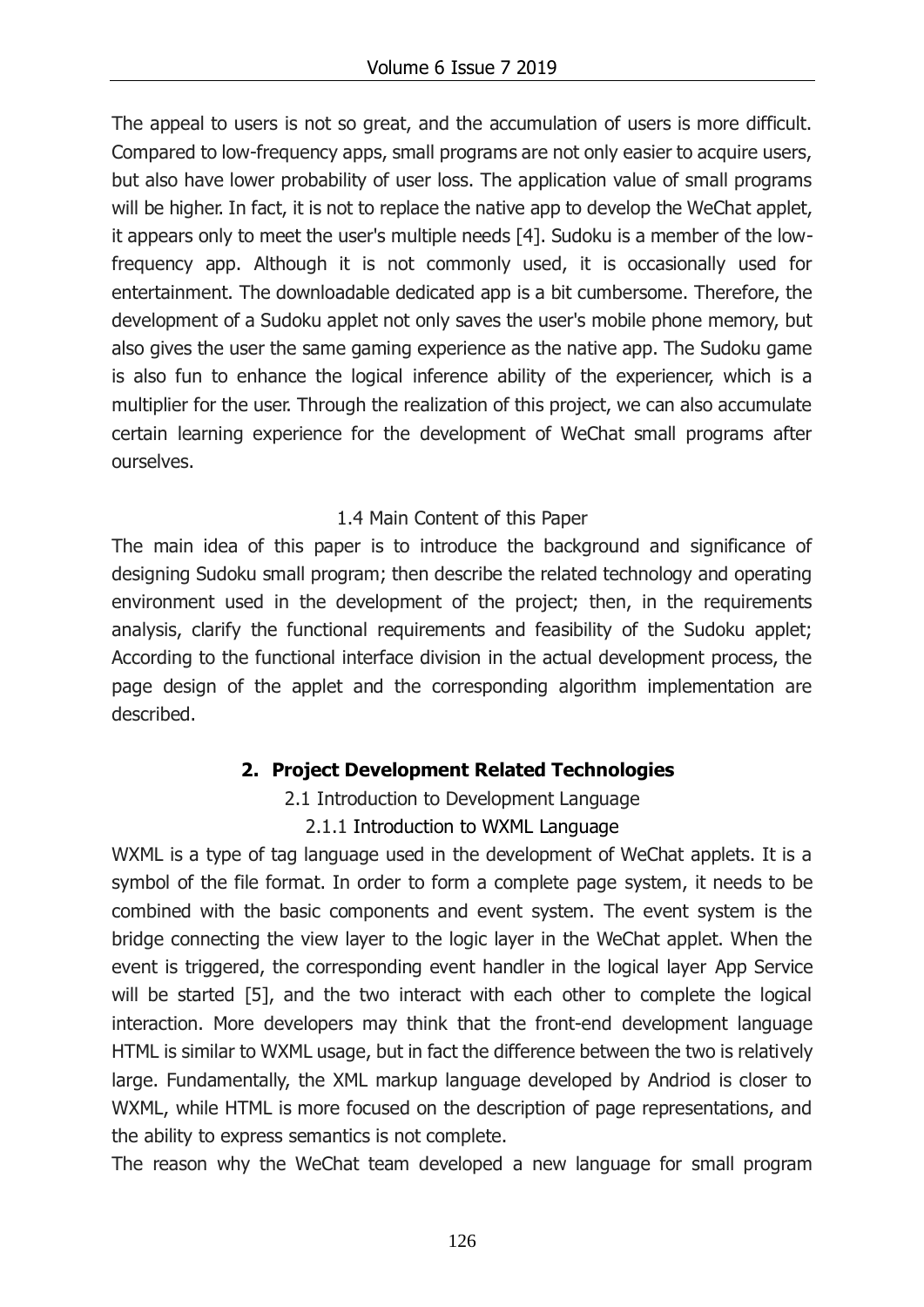development is to supply components and features that satisfy their own demands. At the same time, the ever-changing front-end technology has gradually improved the standard of HTML. For the original WXML file, the publisher of the applet does not need to fix it, because WeChat will automatically change it through a new converter. WXML files previously written to conform to the new specification.

2.1.2 Introduction to WXSS Language

WXSS is a type of style language used for the complete development of WeChat applets, which acts on the WXML tag style to determine how the underlying components in WXML are rendered. Most of the style rules in the front-end development language CSS are applicable in WXSS. In order to meet the outstanding requirements of the small program style, the WXSS also added features such as size unit rpx and out-of-line style sheet import. The size unit can be adapted to different mobile phone screen sizes, reducing the difficulty of developing small programs.

2.1.3 Introduction to JavaScript Language

For the development and design of HTML Web, Netscape has defined an explanatory scripting language, JavaScript, which is based on the Java language and belongs to a subset of the JAVA language [6]. The biggest difference between JavaScript and JAVA language is that the former does not need to be pre-compiled, its development environment is relatively simple, and no Java compiler is needed [7]. The JavaScript language used in the front-end technology is basically the same as the JavaScript language used in the logic implementation of the applet. The difference is that the former removes the DOM node function and adds some API interfaces specially used in WeChat.

In the development of WeChat applet, JavaScript mainly implements the interaction of the logic layer App Service, receives the trigger event request from the view layer View to complete the corresponding logic processing, and returns the data change to the view layer. Communication relies on JSBridage to achieve.

# 2.2 Operating Environment

The WeChat applet can be demonstrated in the simulator of the developer tool, and can also be run in the IOS system or the mobile client of the Android system, but the applet cannot be developed and run independently from the WeChat environment. The rendering of the applet view layer View is mainly done by the WebKit engine, and the JS code in the logical layer App Service is executed in JSCore.

For the mobile client of the IOS system, the JavaScript code of the applet is executed in the JS engine of the Safari browser, and the rendering of the page content is implemented by the WKWebView component. For clients that are Android WeChat applets, X5 JSCore provides the ability to execute JavaScript code and render the page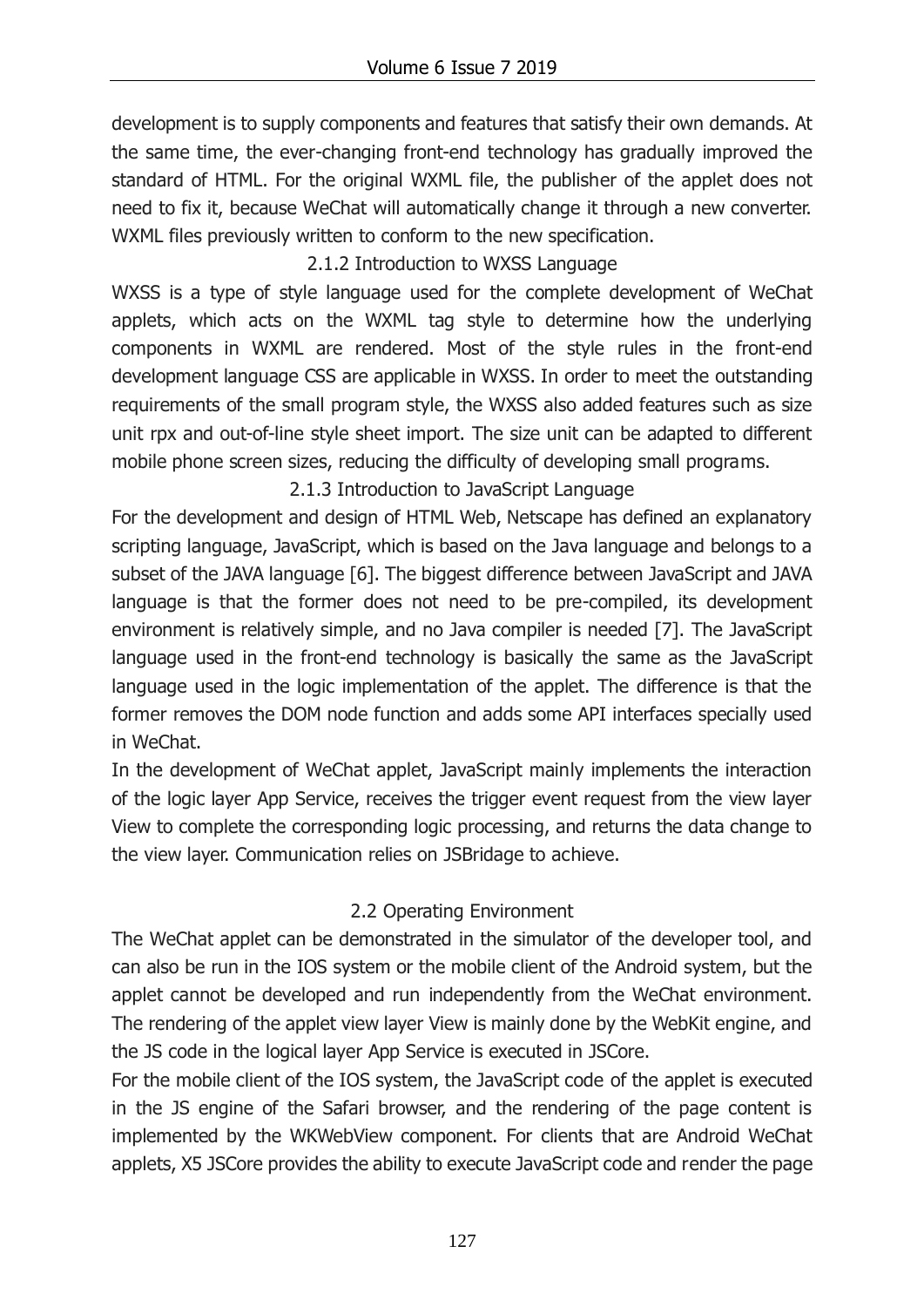by the X5 browser kernel. For projects in the developer tools, the JS code runs in NW.js and the view layer is rendered in Chrome web view [8].

## **3. Project Analysis**

#### 3.1 Demand Analysis

## 3.1.1 Analysis of Market Demand

Nowadays, it is the era of mobile internet, and it is also an era when users demand the rapid expansion of WeChat. The small program is the product of the Internet update iteration. It is not developed by someone but used by the market. It has to be used by the market, and it also drives more operators to develop more kinds of small programs for users. Used. Faced with the huge amount of user data accumulated by WeChat, it has laid the foundation for the user resources of WeChat applet. Since the launch of the development platform, a large number of practical small programs have been released, and feedback on the increasing use of users has been obtained. Among them, the most popular application is a small game class. Therefore, developing a Sudoku game can satisfy the demands of the current small program market, and at the same time provide more design highlights in the development of small games, which will surely attract more and more. Many users.

## 3.1.2 Functional Requirements Analysis

This project develops a small program of Sudoku, which belongs to a kind of puzzle game. For this kind of game, its page composition is relatively simple, and there are few complicated animation effects and so on [9]. The game is mainly composed of a nine-square grid that already contains some numbers. The number of existing numbers is determined according to the difficulty of the game. The game can generate a large number of different Sudoku squares, and the user only needs to fill in the corresponding numbers in the blank space. To enhance the user experience, the program needs to have the following features:

(1) Game difficulty selection function: The user can adjust the difficulty of the game by adjusting the coverage rate of Sudoku's nine-square grid according to his own needs.

(2) Re-generation function: When a certain round of Sudoku game players have no way to start or for other reasons, they no longer want to continue to fill in, you can choose to re-create Sudoku Jiugong to continue the next round of games. The regenerated Sudoku game has the same difficulty as the current game, unless the user adjusts the occlusion rate of Sudoku.

(3) Generate answer function: When a certain round of Sudoku game players do not know how to fill in, you can choose to generate an answer. It should be noted that after the answer is generated, the game cannot be restored to the progress completed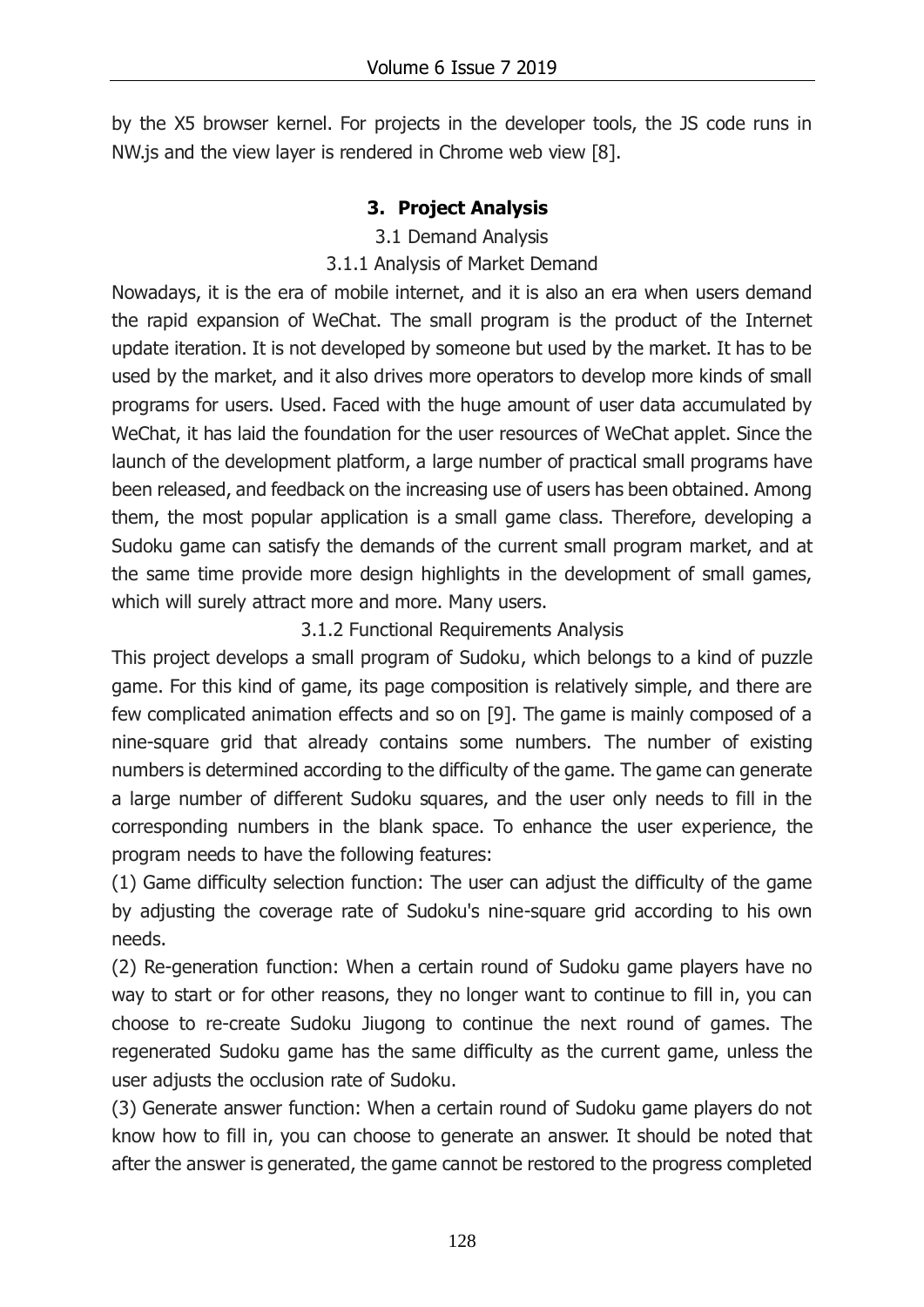by the user. Only choose to regenerate a new round of games or randomly occlude the already generated Sudoku answer.

(4) Statistical score function: After the experience player completes each round of Sudoku game, the game record will be stored in the cache for the user to view.

(5) Replace the background color function: the experiencer can change the theme background color of the game according to his own taste.

## 3.1.3 Analysis of Security Requirements

Because the WeChat applet only obtains the user's public profile during the login authorization process, such as WeChat avatar and WeChat nickname, it does not steal other user's private information, thus ensuring the security needs of the user.

## 3.2 Feasibility Analysis

## 3.2.1 Technical Feasibility

This project uses WXML and WXSS language development with WeChat as the runtime, and realizes the interaction with the experience through JavaScript. As the WeChat team can respond to changes in the front-end technology in time, develop a converter that adapts to the current standard, and transform the old version of the WXML file to adapt to the current front-end technology, so that developers do not have to worry about the modification of the language specification, reducing the development of small programs. Learning consumption. And JavaScript technology is now mature and easy for developers to get started. At the same time, with the emergence of thirdparty platforms, operators can use common platforms and interfaces, and the development difficulty of small programs will plummet. The Sudoku applet is built and implemented by using the WeChat web developer tool. The tool is easy to use, and the effect of the actual mobile client can be previewed in the self-prepared simulator while writing the code, so that the developer can modify and debug in time to achieve the expected result. demand. In addition, the relevant materials and videos involved in the development of small programs are rich and can be consulted. Based on the above conditions, both the learning of the programming language, the installation and configuration of the environment, and the final development and maintenance of the Sudoku applet are technically achievable.

## 3.2.2 Operational Feasibility

The interface of the Sudoku small program is clear and clear. The pre-playing instructions are set in the home page of the applet, and the experiencer can clearly understand the rules of the game. And in the game to add some user-friendly function settings and statement reminders, making the user easy to operate, only need some convenient click-to-write action. In summary, this game is simple and easy for the user to operate.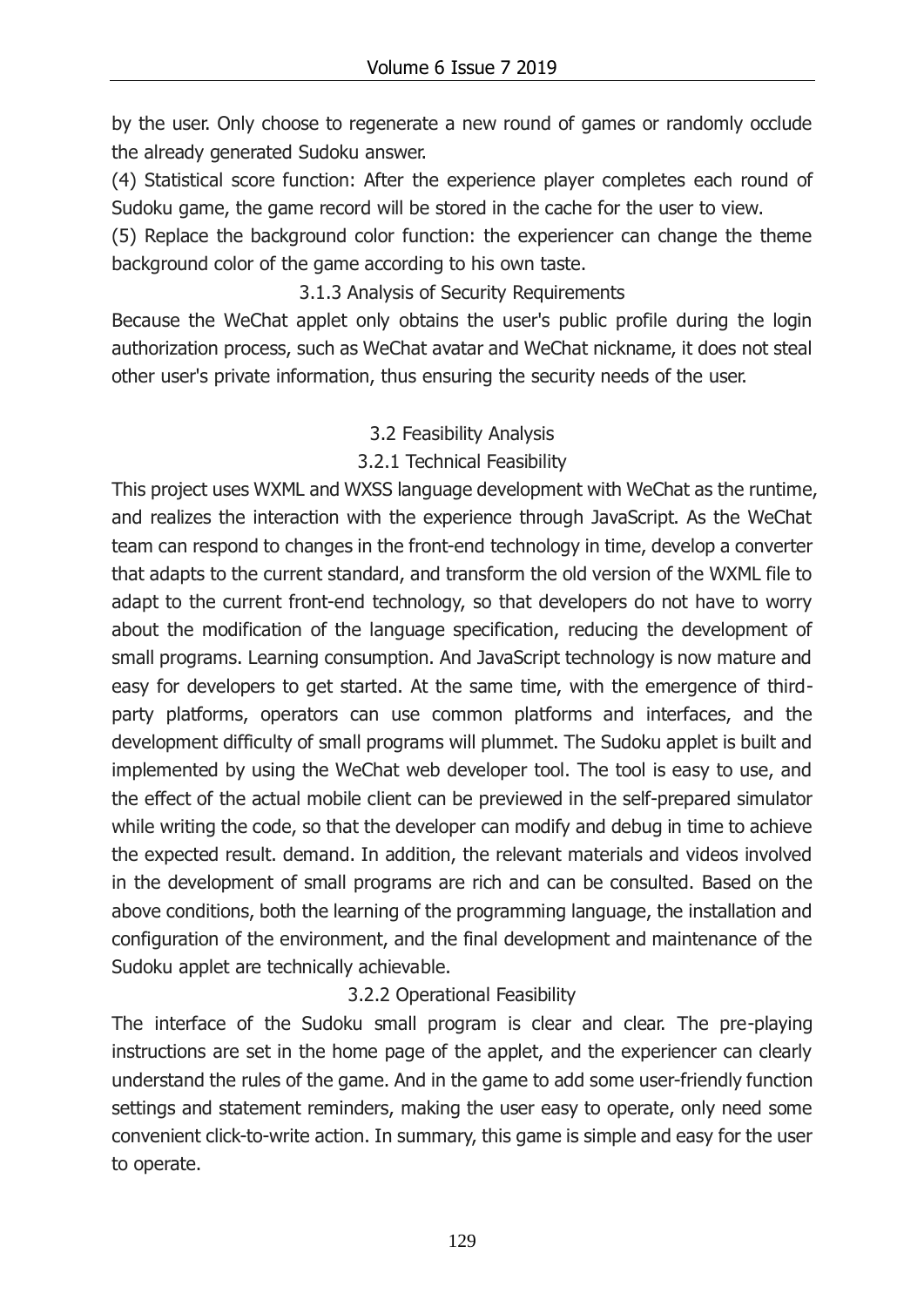## 3.2.3 Economic Feasibility

First, the WeChat development platform does not impose any special fees for individual developers. You can register for the WeChat account for free. Then, the training of technical items such as language learning in the development process can be completed by self-checking the data, and the third-party platform of the open service can also be provided to provide free basic functions, so that the game function can be added relatively conveniently in the future. Finally, the maintenance efficiency of the latter is also greatly improved based on the self-renewal of WXML, and the developer's working speed is accelerated [10], which basically reduces the overhead of project implementation.

# **4. Project Overall Design**

## 4.1 Project Design Architecture

According to the functional requirements analysis of the project, the architecture of the Sudoku game is as follows:

(1) Game Home: After launching the small program, display the Sudoku game home page, set the pre-play instructions and start game options on this page, and introduce the rules of the game in the game before the game. Click the Start Game option to display the difficulty selection box. The player selects the difficulty according to his or her own ability. After confirming the difficulty, the player can enter the main interface of the game.

(2) The main interface of the game: In the main interface of the game, the corresponding Sudoku initial data is generated according to the difficulty selected by the player, and the blank grid can be clicked to start the game. At the same time, the timing function is activated, and when the game is paused, the time is stopped until the currently recorded time. In the process of playing the Sudoku game, the number to be filled is judged to determine that the current position is not in the same row, in the column, and in the small square. If it exists, the color of the filled number changes to indicate that the player has to fill in the error. After the blank space is filled, it is judged whether the current round of Sudoku has been filled in correctly, and if it is correct, the total time of the game of this game is displayed. In addition, in order to make the Sudoku game have better experience, the prompt performance is added in the game interface, and the player is provided with 1 to 9 in the local Sudoku, and the remaining numbers are left unfilled. When you click the number from 1 to 9 in the prompt, you can display the position of the corresponding number in the Sudoku 9 grid by changing the background color of the grid, so that the player can quickly locate which row, which column, and which small grid. At the same time, the function of generating an answer is given to solve the hidden danger that the player has no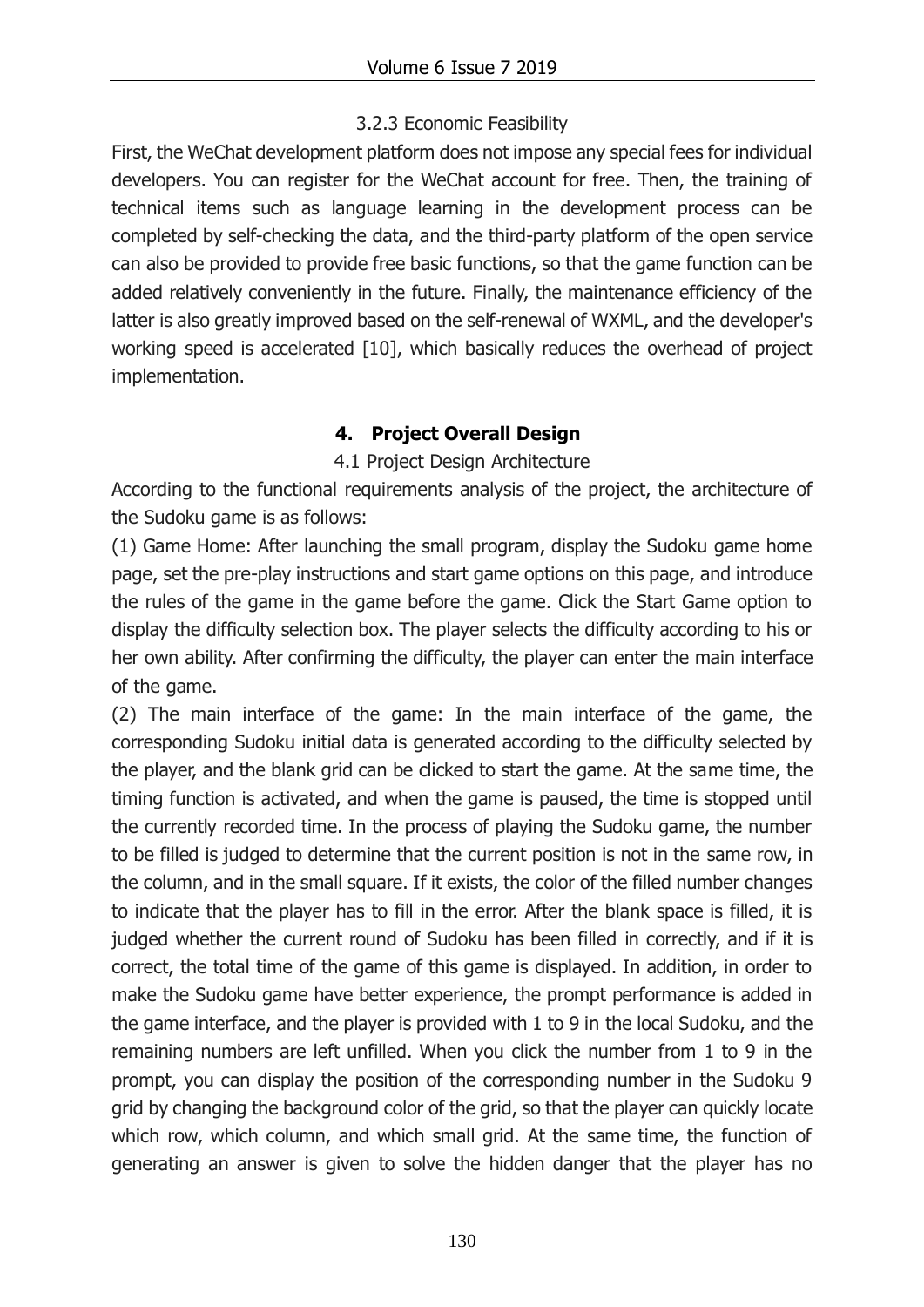difficulty in starting the game due to the difficulty of the game. In this interface, the game difficulty adjustment operation is also required, and the player will not be limited to the difficulty selected in the game home page. In addition, the function of changing the theme color is set, and the player can change the interface color according to his or her preference. This interface serves as the main interface of the project. The configuration list button opens more interfaces to complete other operations.



Fig. 1 Sudoku Game Execution Program Flow Chart

(3) More interfaces: Provide links to other pages such as settings, statistics, and gameplay introductions in more interfaces.

(4) Setting interface: Implement sound control, clear game cache and about our functions in the setting interface.

(5) Statistical interface: Record the difficulty of the Sudoku game completed by the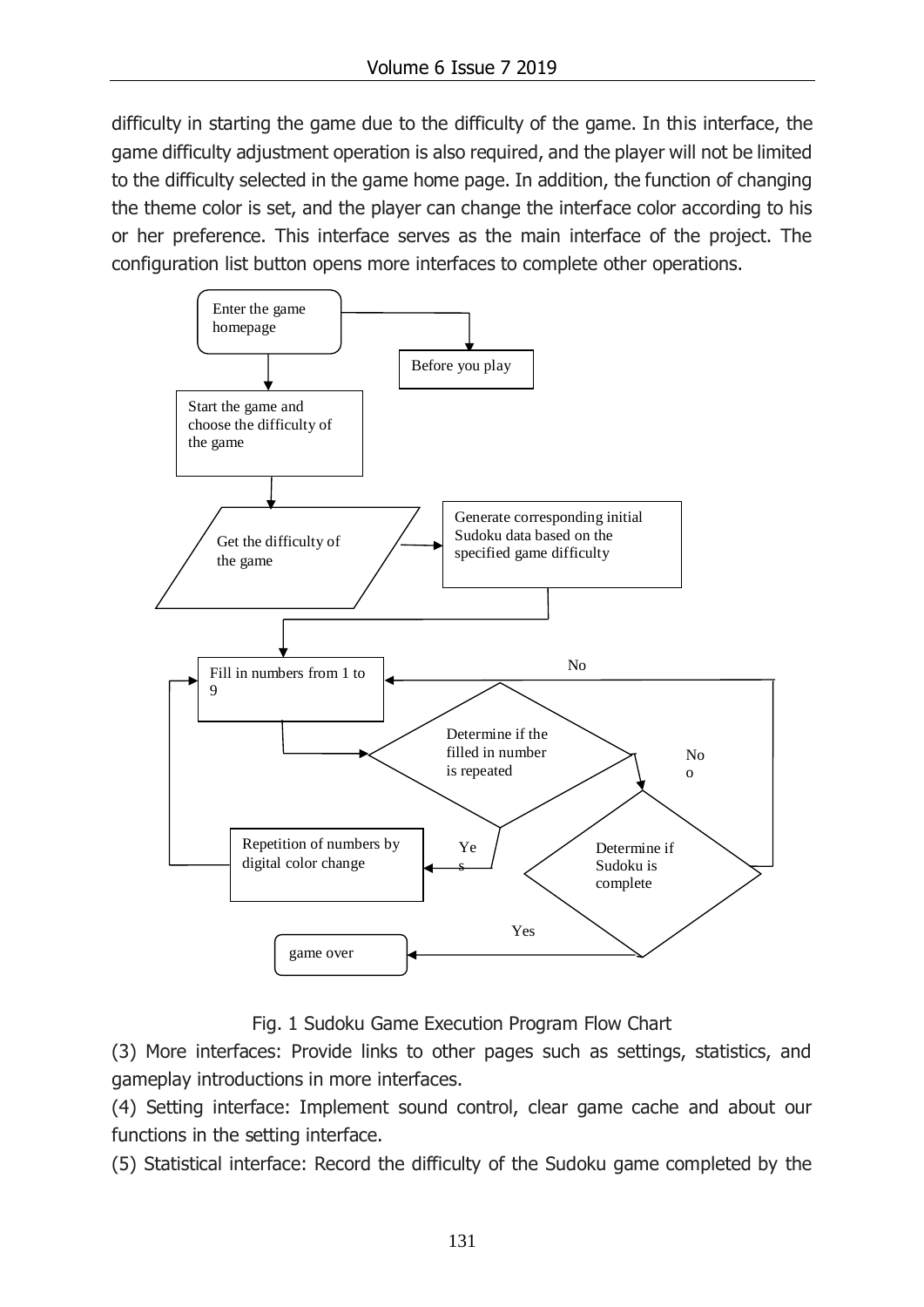player history and the corresponding completion time in the statistical interface. The Sudoku game record will be stored locally.

(6) Introduction to the gameplay interface: Two different gameplay introduction pages are placed in the game, one is the pre-player interface in the game homepage, and the other is accessed by more interface links. Different game introduction pages make it easy for users to view game rules when they first enter the game and during the game.

4.2 Program Flow Chart

According to the above game architecture idea, after starting the Sudoku game, the program flow chart of the project running is shown in Fig. 1.

# **5. Project Specific Implementation**

# 5.1 Project Directory Structure

The project file structure is divided into img, music, pages, app.js, utils, app.wxss, app.json, project.config.json, and the project file structure is shown in Fig. 2.



# Fig. 2 Sudoku Small Program File Structure

The img folder is used to place some of the images that are essential in the project. The music folder is used to place the sound effects used in the project.

The directory structure under the pages folder is divided into about (before the game), home (game main interface), index (game home page), setting (setting page), record (record page), more (more pages), detail ( The game introduction page), as well as a temp directory for storing template files, currently only the loading (loading effect) template, the pages folder directory structure is shown in Fig.3. According to the applet development specification, each directory contains the event processing file .js, the page display file .wxml, the style file .wxss, and the configuration file .json.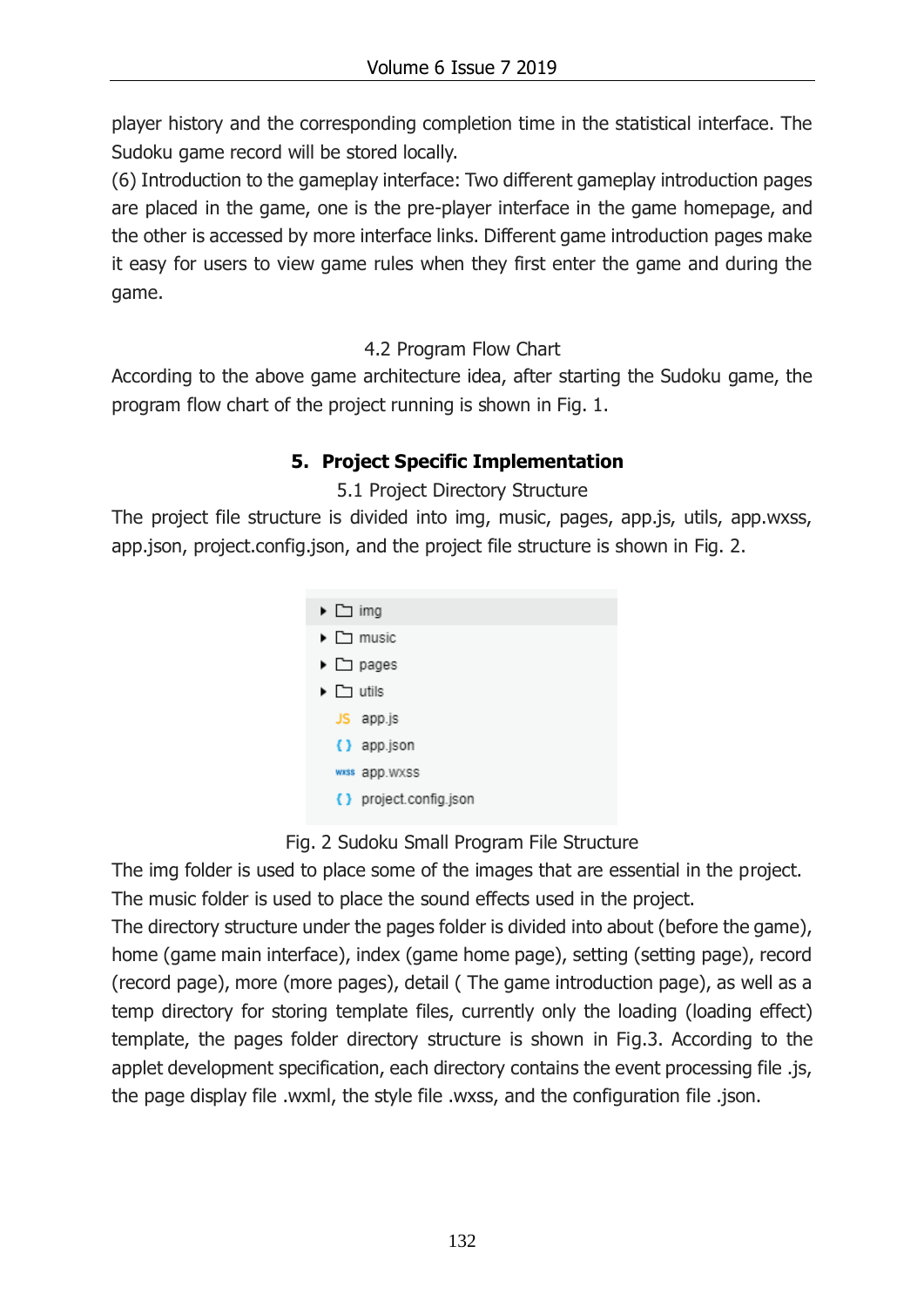| □ pages<br>▼ |                                     |
|--------------|-------------------------------------|
|              | $\triangleright$ $\square$ about    |
|              | $\blacktriangleright$ $\Box$ detail |
|              | ▶ □ home                            |
| ▶            | $\Box$ index                        |
|              | ▶ □ more                            |
| ▸            | $\Box$ record                       |
| ▶            | $\square$ setting                   |
|              | temp ∟ <                            |

## Fig. 3 Pages Folder Directory Structure

The utils folder is extracted from some common methods, such as animate (small program animation), config (game difficulty configuration), deepClone (deep clone function), time (time processing function), the following fig.4 is the utils folder structure .



## Fig. 4 Utils Folder

The main entry file is app.js, whose function is to manage some global functions and global variables. In the global configuration file of the Sudoku game, only pages (page configuration) and window (window configuration) are configured according to the project. The settings for the global style file of the Sudoku game and the configuration file of the development tool will not be described here, and the latter can be set in the applet development tool interface.

## 5.2 Project Global Configuration

According to the design of the project, the configuration content of the page file path in app.json is:

```
"pages": [
```
"pages/index/index",

```
 "pages/home/home",
```

```
 "pages/about/about",
```

```
 "pages/setting/setting",
```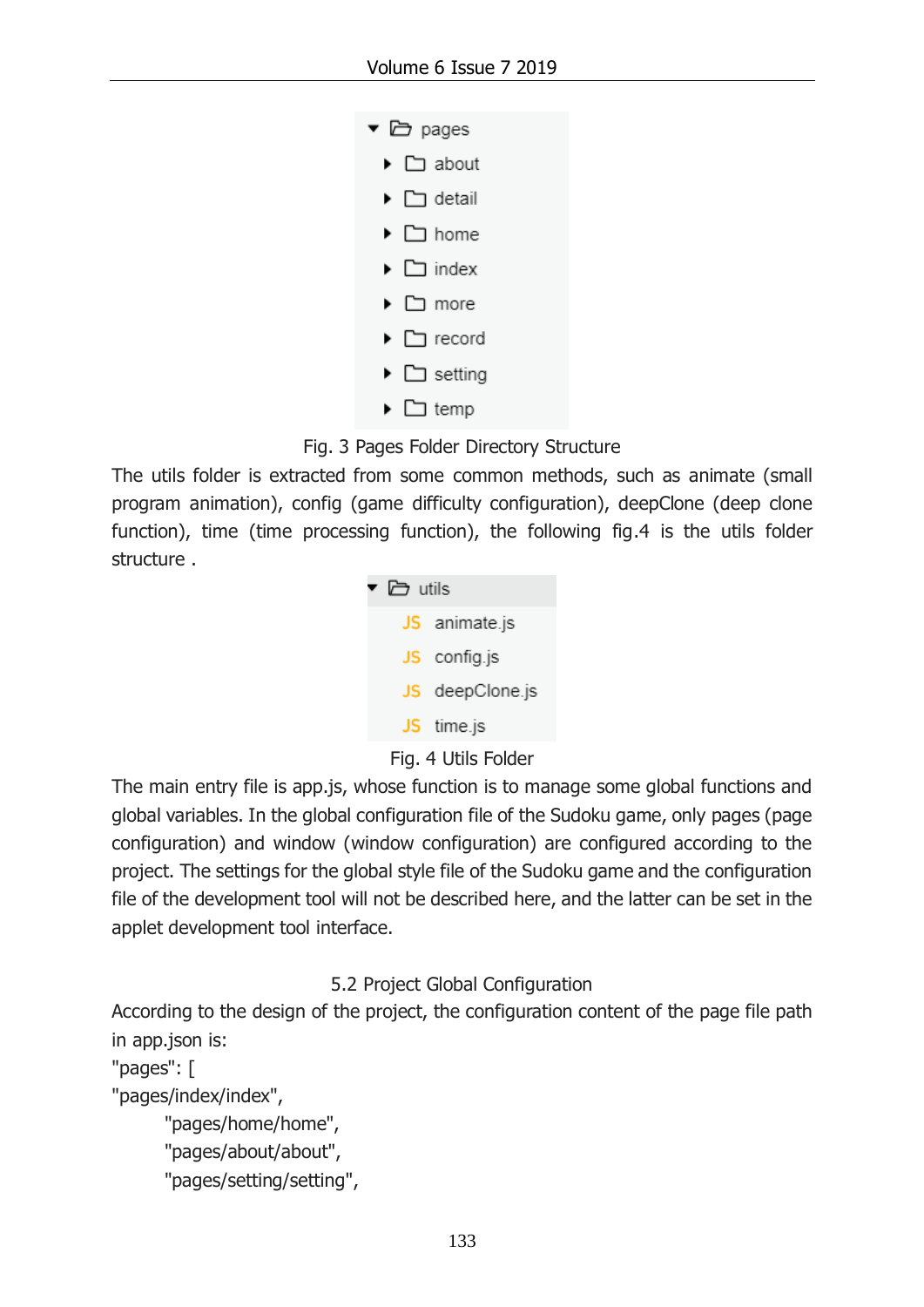"pages/record/record"

],

That is to divide the project into the game home page, the game main interface, before the game, set, statistics five modules, so the small program will generate the corresponding module in the pages of the directory, no need to manually create. It should be noted that the entry page of the applet defaults to index/index, so you cannot modify the index directory file in the pages directory.

The properties under window are set to:

"window": {

```
"backgroundTextStyle": "light",
"navigationBarBackgroundColor": "#fff",
"navigationBarTitleText": "soduKu",
"navigationBarTextStyle": "black"
```
}

That is to set the program's drop-down style (there is no drop-down operation in this project), the navigation bar background color, the navigation bar title text, and the navigation bar title text color.

# 5.3 Main Entrance app.js

According to the project requirements, the main entry file of the project is app.js. Its function is to register a small program, mainly by calling the App() function, and calling wx.getSystemInfoAPI to obtain the device information of the current device when it is initialized. Global variables to prepare for the calculation of subsequent page styles. The specific implementation process of the App() function is as follows:

```
App({
```

```
// Initialize
```

```
onLaunch: function () {
  wx.getSystemInfo({
     Success: res = > \{this.globalData.deviceInfo = res
     },
  })
},
```
/ / Save the device information to the deviceInfo variable as a global variable globalData: {

deviceInfo: null

```
}
})
```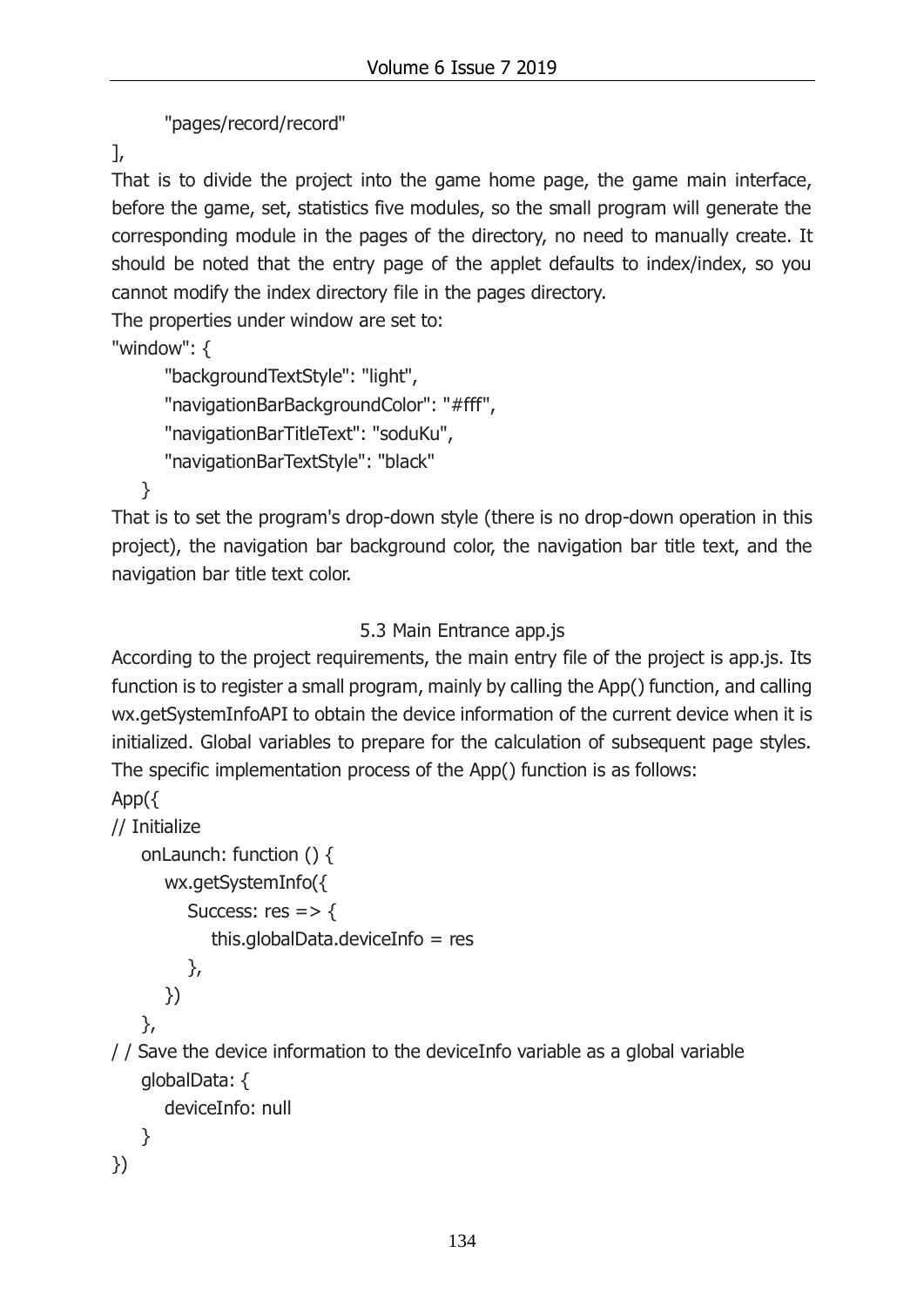That is to set the program's drop-down style (there is no drop-down operation in this project), the navigation bar background color, the navigation bar title text, and the navigation bar title text color.

# 5.4 Utils Utility Function

After completing the above configuration, the next step is to implement the common functions required in the project. First of all, you need to set the difficulty of the game. The game is set to 7 difficulty levels. The program hides the number generated by Sudoku initialization based on the nine-square grid coverage rate selected by the user. In order to facilitate the loop, the data is encapsulated in the form of an array object, and each difficulty object includes a range, a name, a level, and a background color (optimized reservation) field.

Because many small program animations are used in the program, the package animation function helps to reduce the workload of programming. The specific implementation is to call the wx.createAnimation function to create an animation, and control the animation by setting the duration and delay parameters.

The time function is used to format the time, because the score record needs to show time, so some time functions are used to process the time in advance, so that the user can more intuitively understand the history of the game.

Because the array object is the reference data type is the address transfer, encapsulating a deep copy function can avoid data pollution problems during data processing.

# 5.5 Game Home

After the preparation is completed, the development of the page content can be started. The design of the WXML and WXSS pages is not described in detail.

The home page has three function points, which are the pre-play instructions, the start of the game, and the difficulty of the game. Click the pre-play option to call the wx.navigateTo function to link to the pre-play information page.

Clicking on the start of the game will use the animation to increase the height of the pre-existing selection difficulty dom to display the node. The difficulty selection interface is shown in Figure 7. The user slides the slider to adjust the coverage rate of the nine squares. By comparing the number of the sliding values with the difficulty of the reservation, the range of the difficulty of the game is determined. When the user clicks OK, the determined difficulty range is brought to the desired by the wx.navigateTo function. The address of the jump is carried to the main page of the game. Here, the ``string in the ES6 syntax is used to reduce the difficulty of using the "+" stitching string. The application code for the ``string in the ES6 syntax is as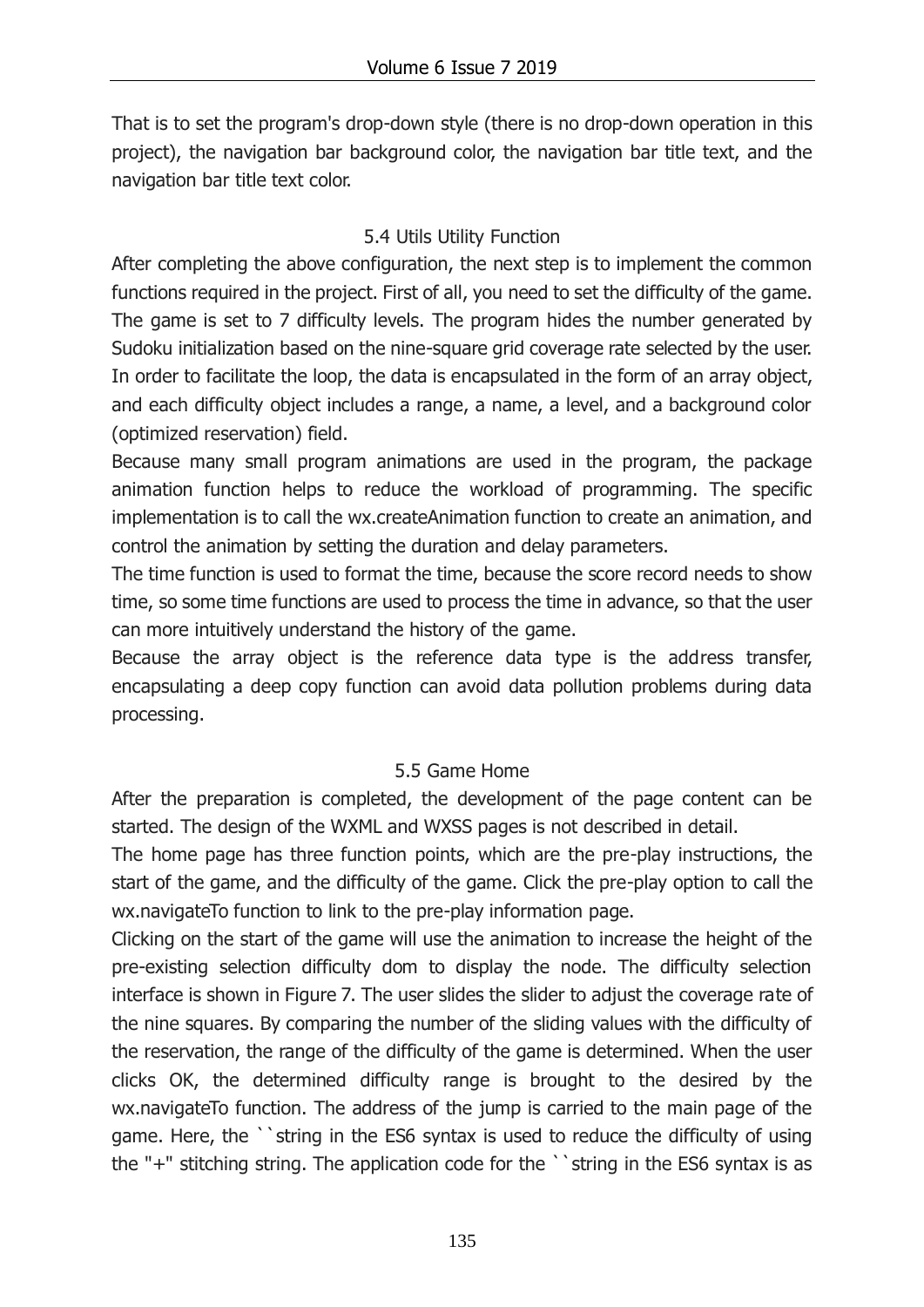follows: wx.navigateTo({ url:/pages/home/home?begin=\${begin}&end=\${end}&lev=\${lev}`, })

## 5.6 Game Main Interface

When the main interface of the Sudoku game is initialized, the global variable deviceInfo is obtained to set the width of the Sudoku cell, the height of the page header, the tail, and the width of the remaining number dom nodes, so as to be compatible with different mobile devices. Then, the parameters of the current game difficulty can be obtained through the parameters in the onLoad, and the navigation bar title is set according to the title value of the game difficulty by the wx.setNavigationBarTitle function, so that the user can know which difficulty is currently selected.

After the page is ready, start calling the initArr function to generate a 9\*9 2D empty array, because this function will be used to regenerate the 2D array, so the passed parameter 'init' indicates that this is the first time. . Set data in the first round of Sudoku 9 grid by setData, only generate 9\*9 2D empty array without passing in parameters, so that other functions can be calculated.

After generating the 9\*9 two-dimensional empty array, call the handleCreateSodu function to start Sudoku data generation (equivalent to an initialization function). The function of this function is to make the re-generation easier and controllable. In the state other than the middle of the game, the createSodu function is used to determine whether the Sudoku data is generated successfully by using the while loop, and the toCreate function is repeatedly called to start generating Sudoku data. Call the reset function to reset the state before starting the generation, that is, to set some of the effects that have been generated, such as the timer and the state of some games in progress, to ensure that the game starts after each data is generated. Of course, if tabData[0][0] is undefined, it means that Sudoku data has not been generated at this time, so there is no need to reset other data. Optimizing in this way can reduce code execution and enhance performance. The code to determine whether to generate Sudoku data is as follows:

```
if (tabData[0][0] === undefined) {
```
return

}

The data to be generated is a 9\*9 two-bit array. In this case, then only the data of each row is generated. The outer layer 1 dimension only needs to write an infinite loop 9 times, while the inner 2 dimension only needs to consider how to generate a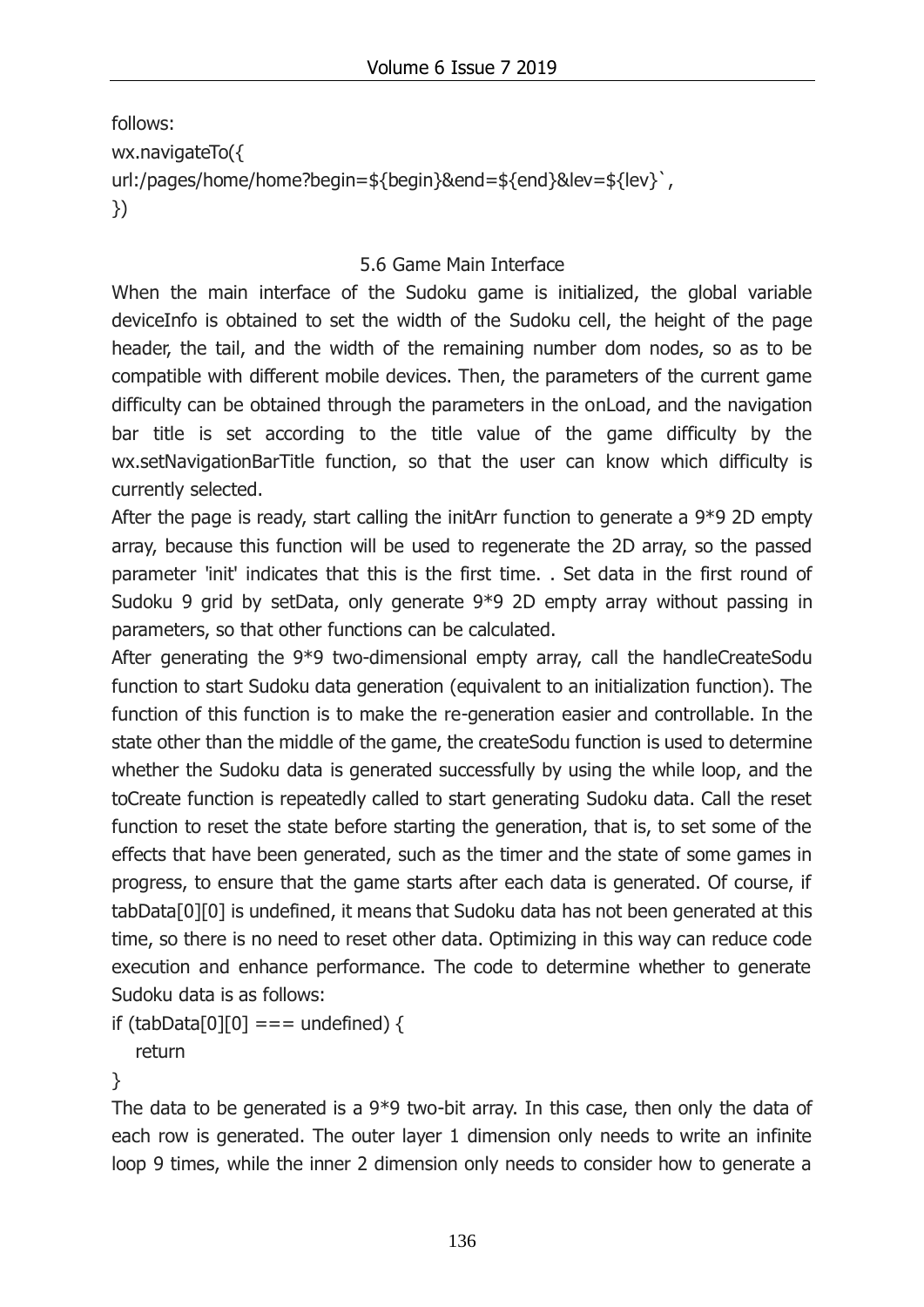row. One column, one small nine-square palace does not repeat 1 to 9. Here we call a normalizeInd algorithm to ensure that the value of each row, column, and small grid is between 1 and 9. At the same time, while is called to ensure that each row is generated.

After the Sudoku data is generated, set the value of the variable createSoduSuccess to true to jump out of the while loop in the createSodu function. At this time, the initialization of the Sudoku data has been completed. In order to facilitate the judgment of the data, the change of the style, and the processing of the data. Map, the processing code for the map data is as follows. Value is the generated value (can be understood as the answer), show defaults to true, controls the display and hiding of numbers, x is the column value, y is the row value, which is convenient for determining the position when clicked, and successAnimation is the animation effect after Sudoku is completed.

```
result.map((rowItem, rowInd) => \{rowItem.map((item, ind) => \{result[rowInd][ind] = \{ value: item,
             show: true,
             x: ind,
             y: rowInd,
             successAnimation: {}
           }
        })
      })
```
When the array data is generated, it can be occluded according to the difficulty of the incoming. Call the toggleShade(result, 'init') function, and pass an init here because if the player chooses the difficulty is small, after the point is opened, There is no blank grid to fill in the numbers, so the calculation of the grades will not be possible. Whether the grid is displayed or hidden according to whether the random number is greater than or equal to the current occlusion rate, duplicate determines whether the row and the column are repeated with the filled value, and fill is the filled value. Rcl indicates which blank grid in the point, and its row, column, and small square will be grayed out. showSame is any value of 1-9 that already exists in the point. Other grids with the same value will change the background color. The processing of the Sudoku data map is as follows:

tplList.map(itemRow =>  $\{$ itemRow.map((item, ind) => { let res = isArray ? ((Math.random()  $>$  = this.data.curDeg) ? true : false) :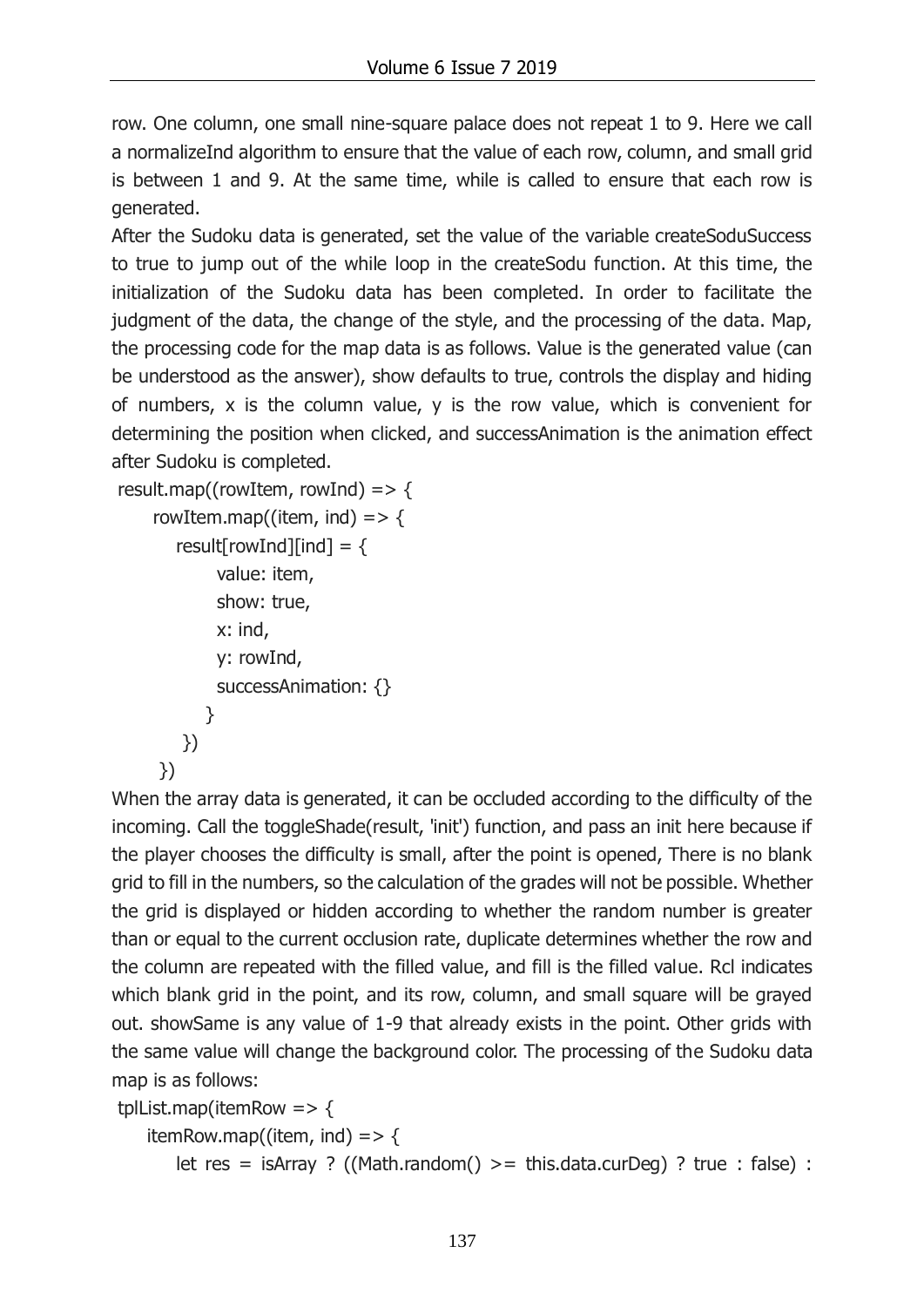(this.data.shade ? true : ((Math.random()  $>$  = this.data.curDeg) ? true : false))

 $itemRow[ind].show = res ? true : false$ 

```
item.duplicate = []
```
item.fill  $=$  "

```
item.rcl = false
```
item.showSame = false

let leaveInd = item.value  $-1$ 

 // When switching, the show's item will be decremented by 1 to calculate the remaining number.

 $\text{level}$ [leaveInd] = item.show ? leval[leaveInd] - 1 : leval[leaveInd]

})

})

Calling the togglePanel and passing the parameter to false causes the nine squares used to fill in the numbers to close. This step is also to reset the state of the game. The progress of the game becomes the initial state.

Note: If the user chooses to regenerate the game while in the game state, wx.showModal will pop up a dialog box prompting the user to choose to continue the game or restart a new round of games.

When the game is officially started, the tapBox function is called when the Sudoku main frame is clicked, and the current game progress is judged. If it is a non-game state, it is directly returned, and there is no need to execute the subsequent function. The code to determine the state of the game is as follows:

 $let$  toolTip = this.data.toolTip.type

```
if (this.data.complete || toolTip === 'pause' || toolTip === 'end' || toolTip ===
'complete') {
```
return

}

If it is in the game, the event trigger source can obtain whether the currently clicked grid displays its value and the row index and column index of the current grid. If the current click is not a blank grid, you need to clear the original state first, which is mainly divided into two types. One is that the previous step is a blank grid, and the grid is in the blank grid with the same column as the nine-square, the other is the former. The one-click is not a blank grid. This grid is the same as the number clicked in the previous step. This way is to clear all the states when the next change is made, and then update the effect according to the next click.

If the click is a blank grid, then the previous step is to clear the state of the non-blank grid. Here, in order to avoid the user clicking multiple times during the game, it is necessary to add a step to judge the game to continue the game progress. Similarly,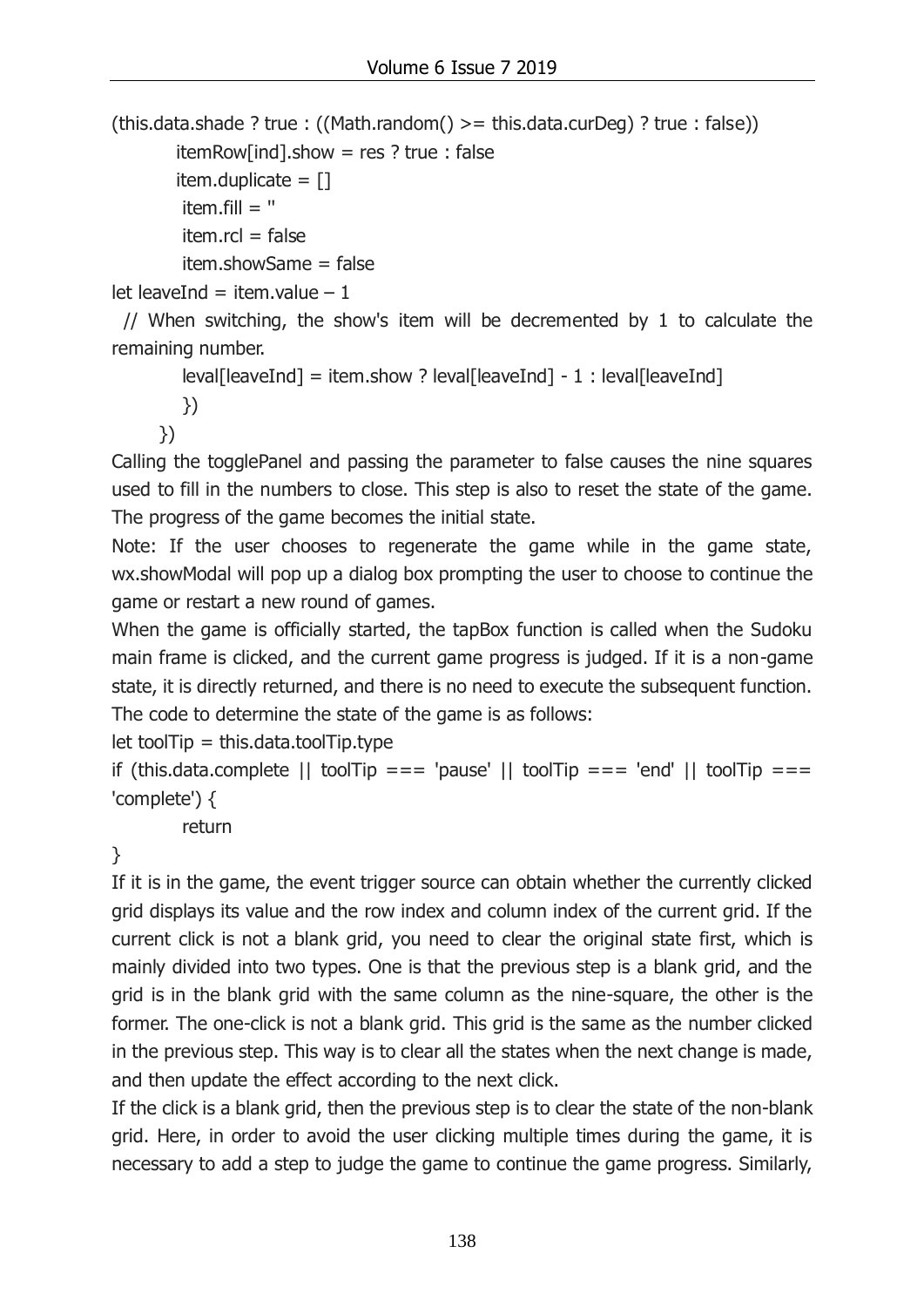the current clicked event source is used to obtain the position of the current mouse click, thereby calculating the pop-up position panelPosition of the nine-square grid, and determining the mouse click position code as follows.

```
let screenWidth = this.data.deviceInfo.screenWidth
```
if (e.detail. $x + 51$  > = screenWidth) { panelPosition.dx = e.detail. $x - 102$ 

} else if (panelPosition.dx  $\leq$  = 0) {

```
panel Position. dx = e. detail.x
```

```
 }
```
Then, the background color of the clicked blank grid is grayed out with the background color of the nine squares, that is, the rcl attribute of the set grid is true. Of course, there is a situation. The blank grid that has always been said is not a grid without numbers, but a grid whose attribute show is false. Even if it is filled with numbers, the show of this grid is still false, so when the user clicks on an already When filling in the grid of values, the program should allow the user to modify the values they originally filled out. So if the currently clicked grid is a value that has already been filled, then the value is removed from the 1-9 box, and an x is added to represent the delete option via splice(4, 0, 'x') Let it be centered.

When the user confirms the number to be filled, the current value is obtained through the event source, and then the position of the currently filled grid is obtained. If the user selects the x option, the currently filled value is deleted, and then the remaining number of the filled value in the game progress is incremented by 1. Similarly, if the user selects the number, the remaining digits of the filled value are decremented by one. . Determine whether the currently filled value is duplicated with the current ninesquare grid, the current row, and the current column. Call the countDuplication function to make the same grid color change as the fill value, that is, control the grid duplicate attribute. In order to facilitate the user to get the prompt, the number of the game progress part needs to be filled in, and clicking the value can also change the background color of the grid where the same number in the nine squares is located.

The isComplete function is called once each time the number is selected to determine if the user has filled in the number. That is, traversing a single number of unique numbers, when the value of the show attribute is true, then no judgment is made. The purpose of determining whether the show is false or not is that the fill is filled and the value is the same as the initial value. If not, then You can jump out of the function directly. If it is done, the completion part is also divided into the initial unmasked completion, the completion of the view answer, and the actual completion of the game. In addition to being truly completed, everything else will jump out. After the completion, you need to store the basic game record with the key value of the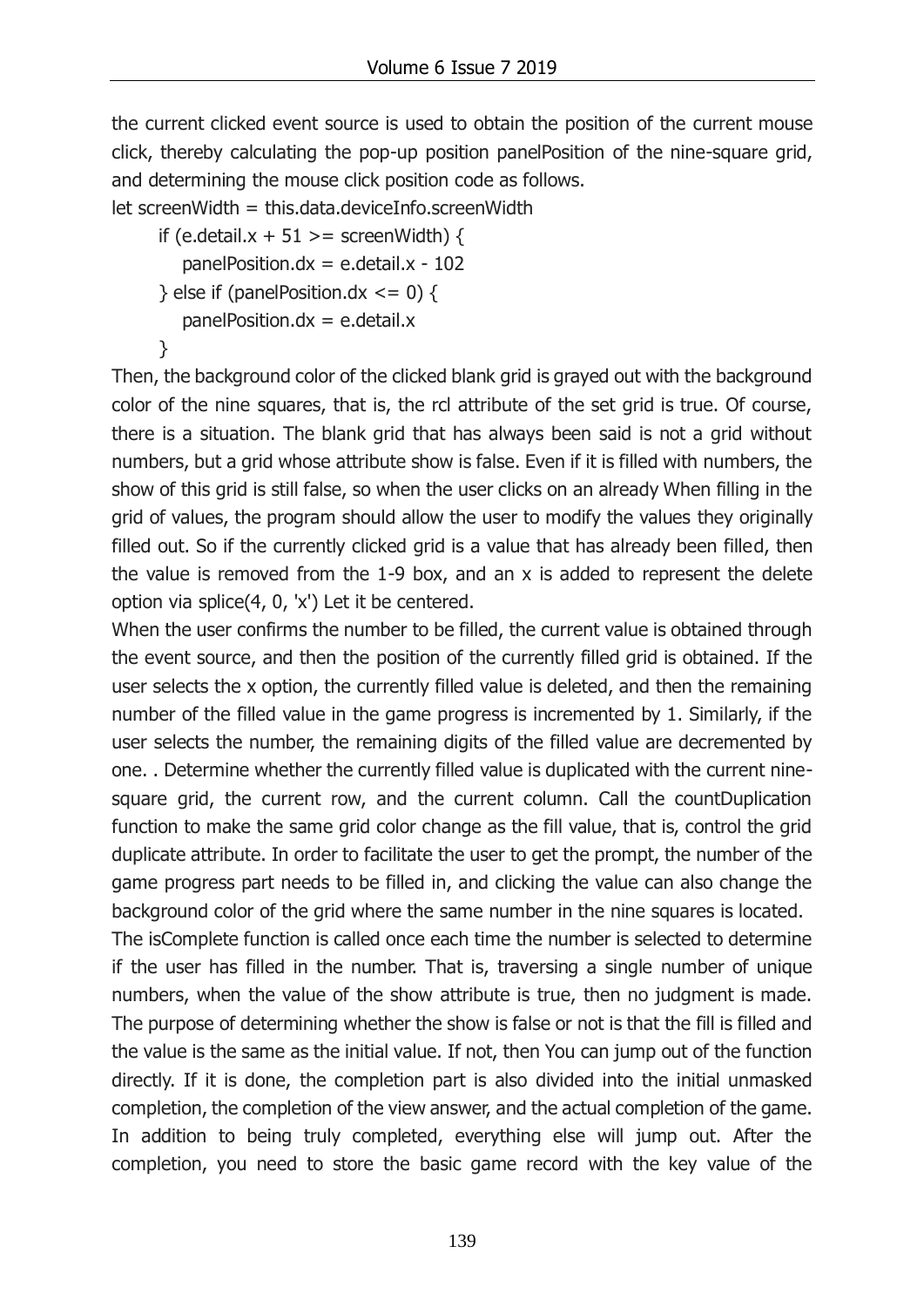record\_game difficulty in the storage, and the fastest record with the key value of records under the current difficulty, and the latest 50 records with the key value of recordLatest. Used in performance statistics. It is worth noting that data is lost if the cache is cleared or the applet is unloaded.

When the game is completed, the animation of the game success is provided, that is, the loop Sudoku data is output, and then the animation is delayed according to the index of the loop, and the Sudoku completion animation code is implemented as follows.

```
data.map((itemRow, idxRow) => {
```

```
itemRow.forEach((item, idx) => {
```

```
item.successAnimation = basicAnimate(50, (idx + idxRow) * 50 -
50).scale(1).step().export()
```
})

})

If you need to pause the game during the game, you must first stop the timer. The specific time is to record the current time as the pause time. Add the pause time at the next continuation. The pause game timer implementation code is as follows: clearInterval(this.timeInterval)

```
 this.pauseTime = this.pauseTime || (new Date().getTime())
let tooltip = this.data.toolTip
 this.setData({
    toolTip: {
      type: 'pause',
      content: 'time cost' + tooltip.content + ', Paused'
    }
 })
```
# **6. Project Testing and Operation**

# 6.1 Project Test Purpose

Testing and analysis of the project is the process of executing the program to ensure the complete implementation of the Sudoku applet. In the testing phase, the defects and problems of the interface design and game functions can be found to be corrected in time, and the game is continuously tested and maintained. The sense of experience will gradually strengthen and cater to the needs of users.

# 6.2 Project Test Content

This test is a simple test of the Sudoku applet. The test content mainly includes the test of Sudoku function and the test of interface scene switching.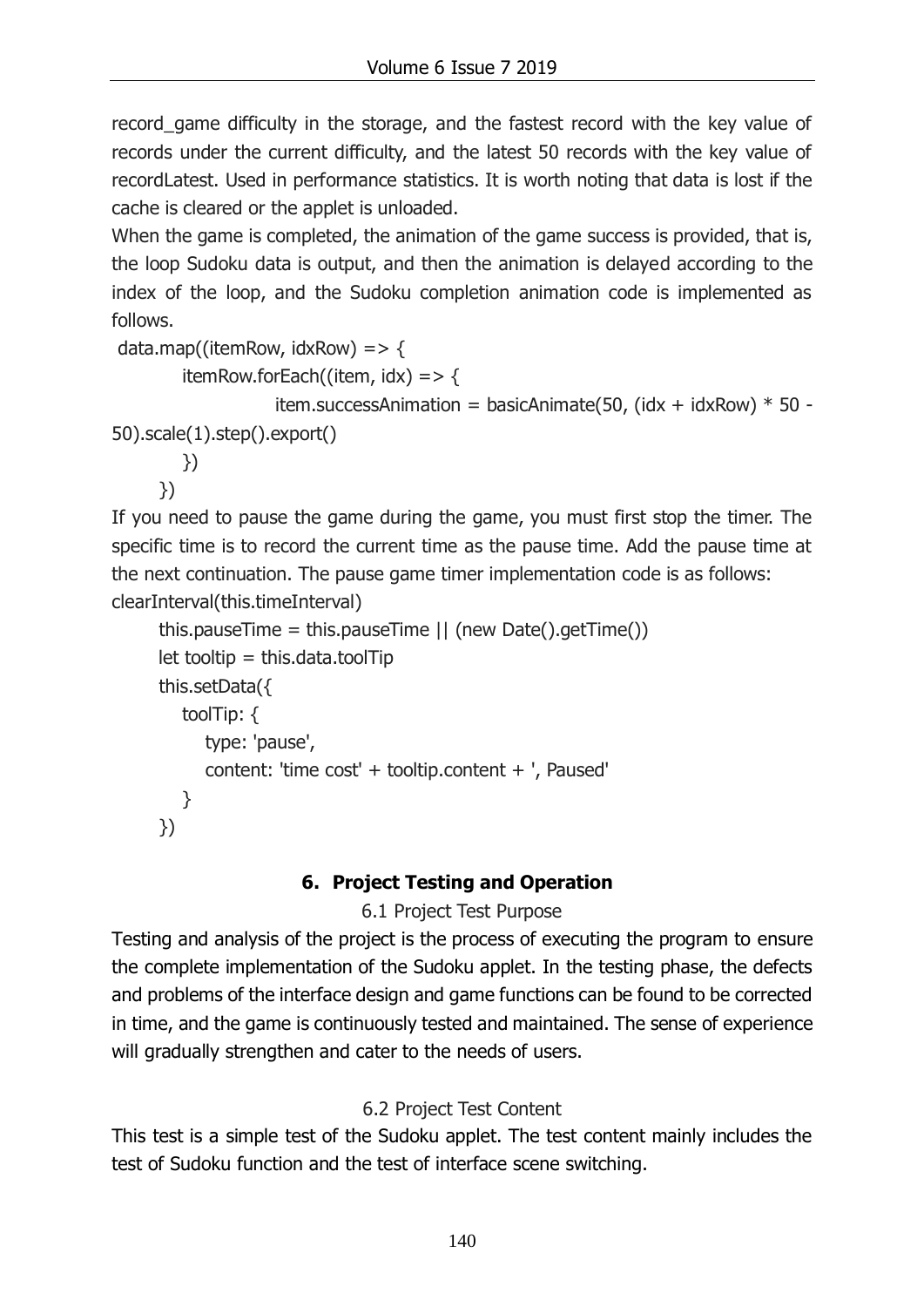The Sudoku function test verifies that the game can run normally. When the player chooses the difficulty of the game, whether the corresponding Sudoku nine-squares can be generated, whether the judgment after filling in the numbers is accurate and whether the game can be correctly ended.

The test method for interface scene switching is to display whether the user can enter the main interface of the game normally after clicking the start game and selecting the difficulty, and whether the option before entering the game can enter the corresponding interface. Test whether the more page jumps in the main interface of the game are correct and whether the various interfaces within the link are accurate.

#### 6.3 Project Test Results

As of now, there is no abnormality in the implementation of the project. The Sudoku game simplifies the download and installation steps of the original Sudoku App [11]. After entering the small program, the resulting Sudoku nine squares are solvable. The game found that the game can run normally [12].

#### **References**

- [1] Gong Chengbo, Wang Yufeng. Based on small demand, do a light application: Wechat small program seamless connection trend analysis [J]. News Forum, 2017, 32 (06): P36- 45
- [2]Qian Lidan. Design and Development of Sudoku Game Based on IOS Platform[J].Computer Age,2016,(04) : P58-60
- [3] Yan Wenbo. WeChat Small Program: Opportunities and Challenges Coexist[J]. News forum, 2017,32(02): P1-1
- [4] Yang Qi, Zhang Liping. The Development of WeChat Small Program from the Perspective of Internet Ecology[J]. News forum,2017,32(02): P22-24
- [5] One pound code. The event mechanism of WeChat applet. https:// www. jianshu. com/ p/6b2005ddfb8f.2016
- [6] Li Qi, Yan Yi. JavaScript and HTML Web Information Interaction Technology [J]. Journal of Mianyang Teachers College, 1998, 16(S2): P27-32
- [7] Huang Guoping, Chen Fu. JSP and JavaScript integrated use [J]. Journal of Nantong Vocational University, 2004, 18 (04): P20-22
- [8] zhaotoday. WeChat small program data collection. https:// github. com/zhao today/miniprogram.2018
- [9] Development of Sudoku Game: [Dissertation], Jiangsu, Huaihai Institute of Technology, 2013
- [10] Development and Implementation of "Sudoku" Game: [Dissertation], Shanxi, Shanxi Engineering Vocational and Technical College, 2013
- [11] Yan Wenbo, Li Wei, Ren Zhuoru.Overview of WeChat Small Program[J]. News forum, 2017,32(02): P15-18